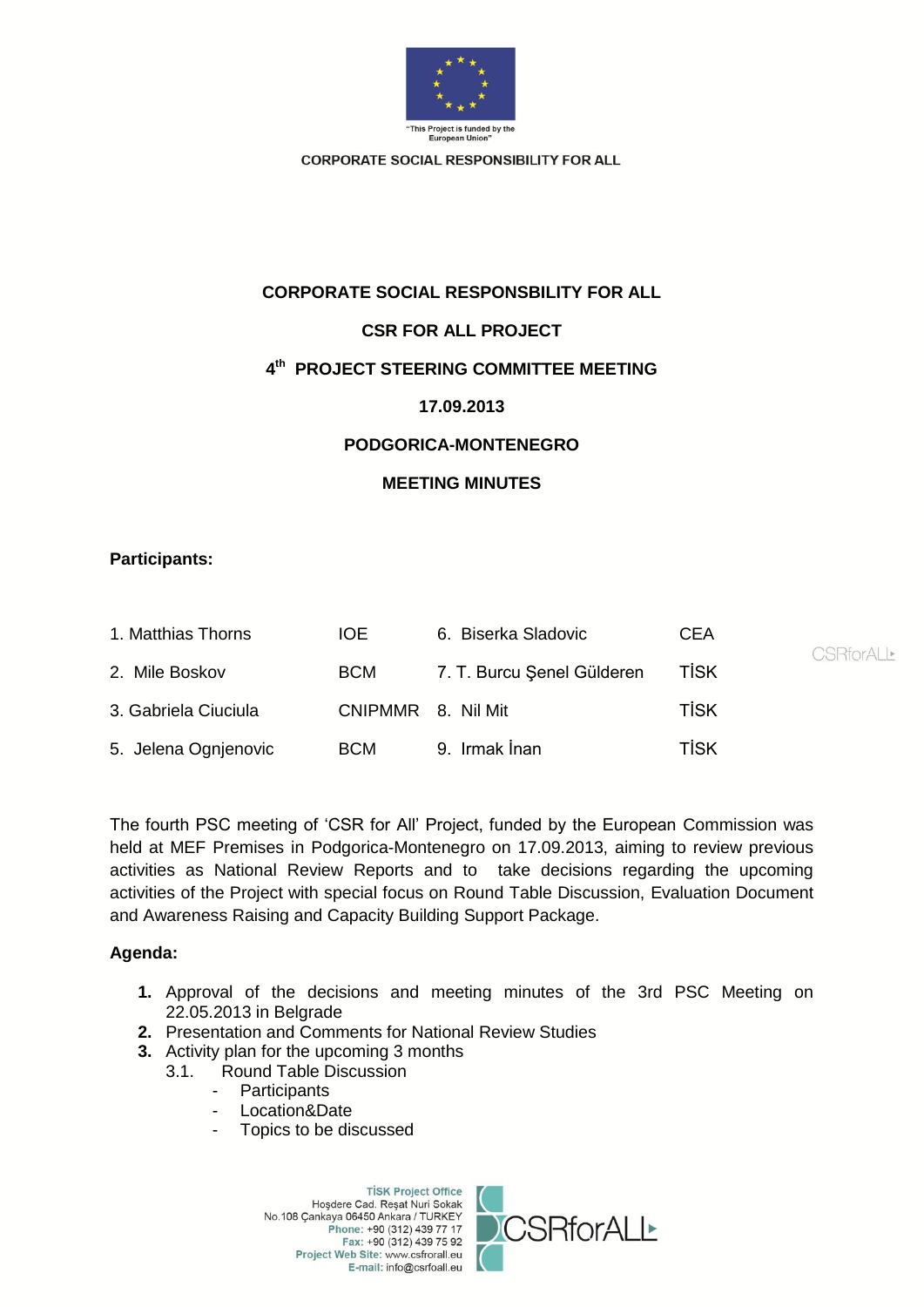

- 3.2. Support Package by IOE
- 3.3. Selection of NTFs
	- Selection criteria
		- Training Programme
- **4.** Documents to be collected;
	- Time sheets and financial documents of contact persons
	- Internal Progress Report (Inception Period + Summer Period)
	- Quarterly Financial Report (Inception Period + Summer Period)
	- Invoices (with brief English explanations)
	- Boarding Passes
	- NRS file
- **5.** Progress Report
- **6.** Determination of the date and place of the next PSC meeting (Switzerland/Croatia – December 2013)
- **7.** Financial Issues
- **8.** FPA collaboration ( Inviting to Conferences)
- **9.** Any other business / Questions and Answers

**Jelena Ognjenovic** welcomed partners and expressed her greetings for having them in MEF Premises.

**Nil Mit** expressed her pleasure for partners regarding their hardworking effort on the NationalCSRforALLE Review Studies in the partner countries. She presented her special thanks to Matthias Thorns for his efforts during the National Review Study process and also for the preparation of the Round Table. She noted that all the reports were submitted to IOE and IOE will be working on drafting the Evaluation Document based on the outcomes of the reports. She stated that all partners will be responsible for providing contribution to the Round Table Discussion and providing feedbacks on the general outline of the Support Package proposed by IOE as well. She noted that, when the support package is finalized with the inputs of PSC Members and PITs; partners will select their National Task Forces after the Round Table Discussion. She requested partners to review meeting minutes belonging to previous meeting and approve it; she added that if partners would like to translate the newsletter, the Project office will take action to put them on the website. She stated that, financial and progress report need to be submitted to the Commission at the end of this year and the project office is working on that. She also expressed her pleasure that the Inception Report is well received by Commission as it was mentioned by Jelena Ognjenovic. She requested each partner to give a very brief information regarding the National Review Studies.

**Biserka Sladovic** stated the study was started a bit later but they pushed their agency to work faster. She stated that, the agency they worked together, subcontracted a person who is called as Ms. CSR in Croatia, who is the head of National Sustainable Development Council so her presence provided great contribution to the study. She noted that they needed to send the survey to many companies; even though it was summertime, they have

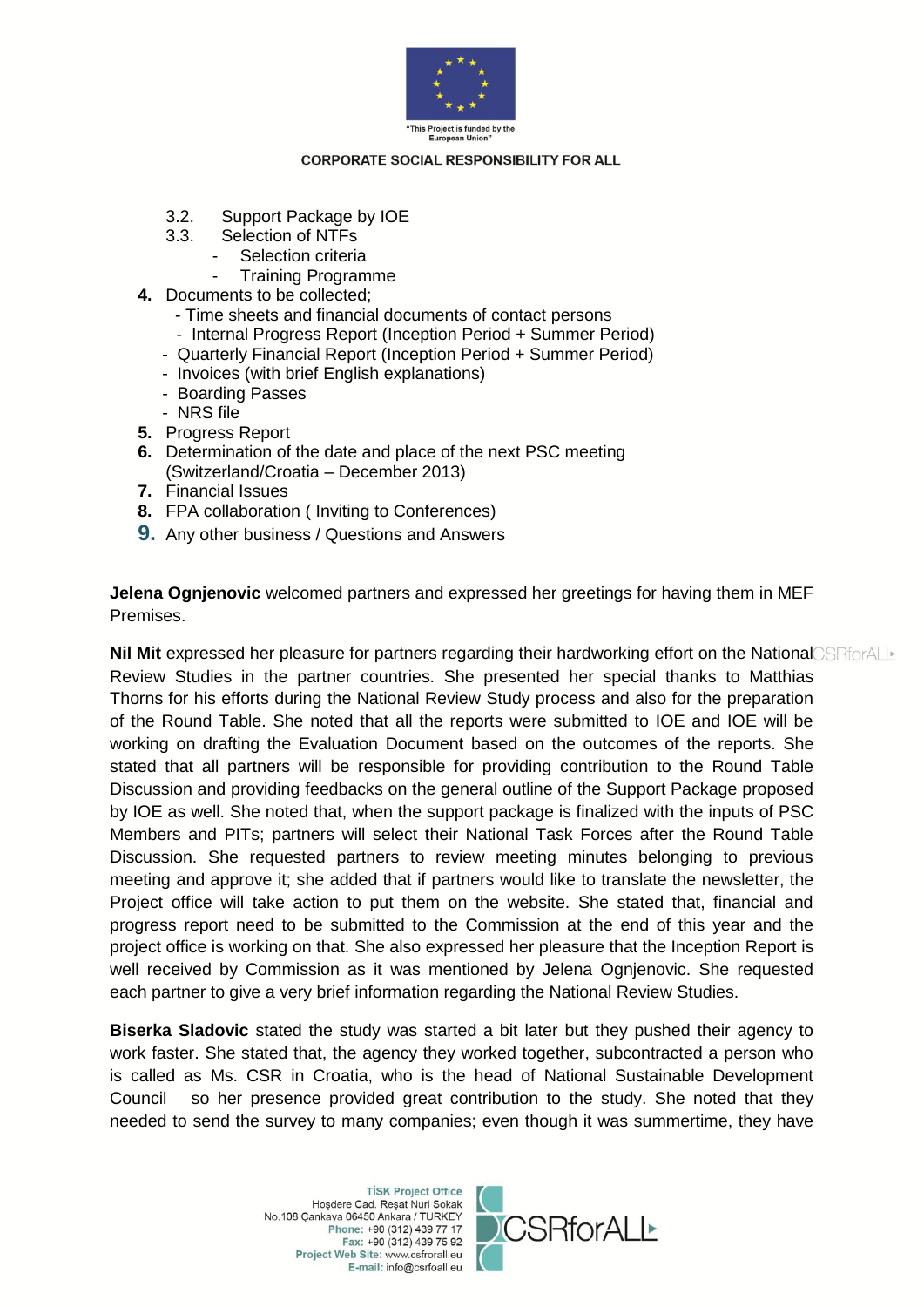

managed to get enough response. She noted that even though some companies don't implement CSR activities , they were not willing to accept this. She said that since Croatia was in recession since few years, CSR activities were bit lower. She also added that the most important problem is Croatia is that the unemployment rate is pretty low among youths, as 59%. She added that CSR activities started in Croatia in 1999 with special focus on environment than spread to the human resources but CSR activities are still not applied systematically in Croatia. She remarked that, Croatian economy were highly regulated in the process of EU membership but small firms have prescribed goals to be achieved and they don't have enough sources to invest for their voluntarily actions as CSR is and will always be voluntarily. She noted that the first National Conference on CSR was in 1995 and right after 10 years, Voluntary Agenda was conducted in 2005 which implemented many projects, promoted csr activities and develop domestic methodology for measuring CSR but it was always initiated by the business sector. She stated that as the outcome of the survey, Croatian companies want government to promote activities based on csr more with partnership with the private sector. She remarked that the awareness for CSR is pretty low outside of the business community as they already aware of the importance of CSR as it also misperceived as hidden PR by the general public in Croatia. She also added the philanthropy and CSR might be mixed. She also shared some important ratios from the survey outcomes.

**Mile Boskov** noted that they really wanted to work with Aleksandar Nikolov, the president of the Zenith Company which BCM worked together on the report, as he is very important person in the area and also part of European CSR Awards agenda. He also added BCM will be responsible to organize CSR awarding ceremony under the Project next year so it will add great contribution to raise awareness regarding the Project as well. He noted that it was a bit difficult to collect the responses from companies since it was summer time and another team in BCM was also conducting a survey regarding environment mostly to the same companies and that's why most of them were not willing to send response to this survey as well. He stated that medium and small sized companies in Macedonia know about CSR but they don't want to do it because of lack of financial resources so this gave clue to BCM to develop more tools to lead them, promote HR activities and environmental awareness.

**Gabriela Ciuciula** noted that they had to prepare many documents since Romania needs to follow EU public procurement procedures. She remarked that CNIPMMR shared its database with the consultant company since it was summer time which is really difficult to collect answers from companies on time. She noted that they wanted consultant to improve the report after they got it first time, since they wanted the report make more comparison between SMEs and large companies as it is an issue in Romania. She added that CSR activities started in Romania in late 1990's mostly by the civil society organizations but it is not very common among SMEs as it might be case for almost all partner countries. She noted that SMEs only know about ISO26000 but that aware of UN Guiding Principles. She shared few most important ratios from the report with the partners.

> **TİSK Project Office** Hoşdere Cad. Reşat Nuri Sokak No.108 Çankaya 06450 Ankara / TURKEY Phone: +90 (312) 439 77 17 Fax: +90 (312) 439 75 92 Project Web Site: www.csfrorall.eu E-mail: info@csrfoall.eu



SRforALI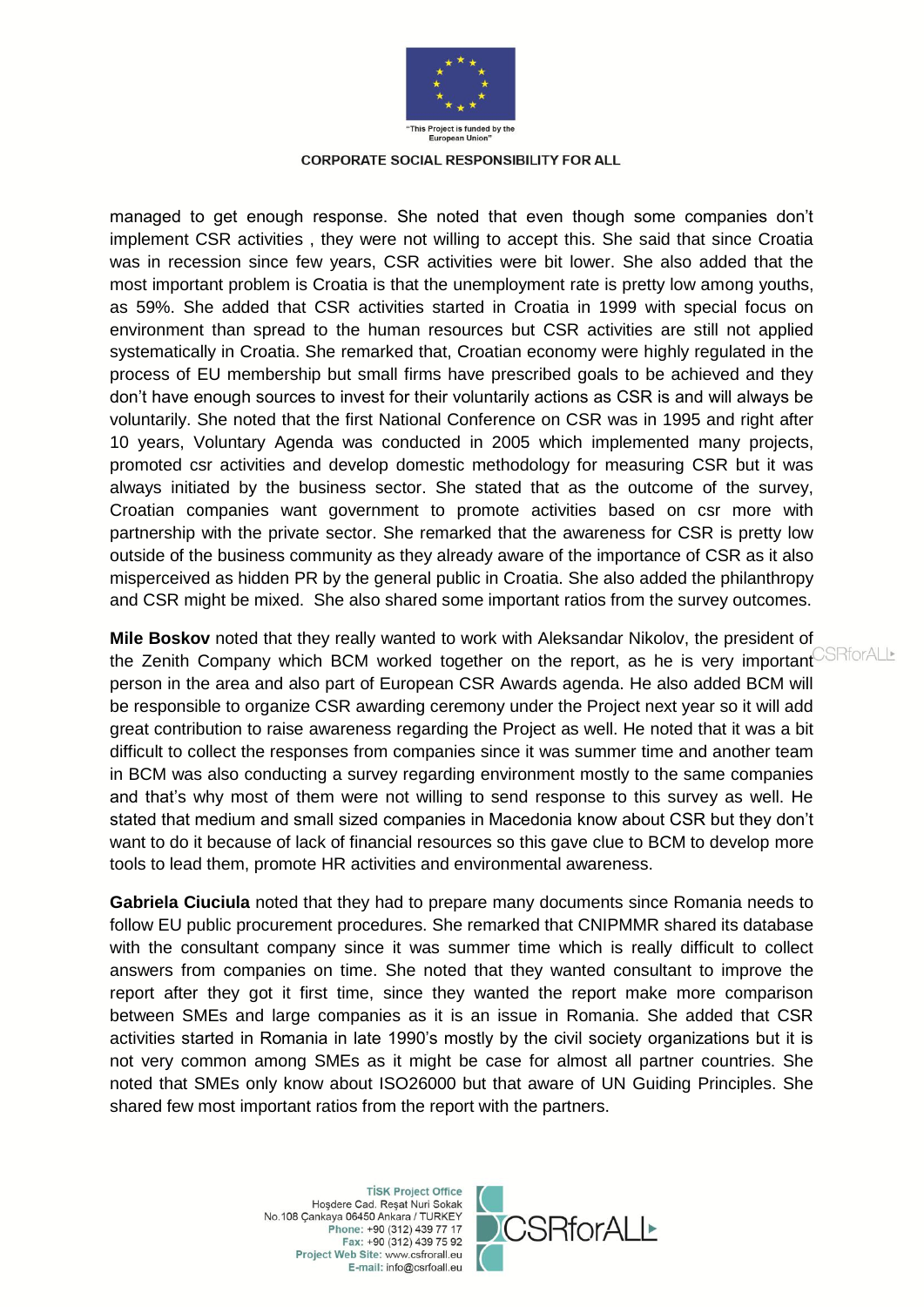

**Jelena Ognjenovic** shared the ppt regarding the Montenegrin report (please see attached the ppt). She stated that the consultant company that worked on the study, was working with academicians. She noted that they had a special request from the consultant that whether the companies were informed regarding the csr activities of MEF which was implemented many times in the past and whether they got any other inputs from other organizations. She added that with the report, they got very efficient and well conducted outcomes regarding the national situation of CSR.

**T. Burcu Şenel Gülderen** stated that the summer time was challenge for all partners to collect data and it was the same with TİSK as well. She noted that TİSK worked the consultant company which is actually owned by a group of academicians. She stated that even though the survey was sent to more than 500 companies and got less answer that it was expected even though both the consultant company and TİSK sent the survey through their own channels. She added that since it was summertime and the questionnaire was a bit sophisticated for some people to understand, they reorganized it with some slight changes. She said that they got some expected and some really unexpected answers; the interesting one is the misunderstanding of the some concepts. She stated the main results of the report gave them clue for the next term of the project especially while the NTF trainings. She also noted they might revise it to use for national purposes as well.

CSRforALI

**Jelena Ognjenovic** asked if they can use this National report with other purposes for example to use it as it is fresh data on the press conference that they will organize very soon to be able to make promotion for MEF and the Project as well.

**T. Burcu Şenel Gülderen** noted that if partners want to make some changes on the national version of the report, they are free to do it as well.

Nil Mit stated that it is preferable to use the report with other purposes as well since the goal is to raise awareness and this visibility will raise the attention to the Project.

**Jelena Ognjenovic** stated that they would like to add more recommendations with the sense of the confederation.

**T. Burcu Şenel** highlighted that there is a budget item in the project for the translations (5.5 1 Translation of written documents ) and printing the reports (5.1.1 Printing of national review reports -5 partner languages + English-) so that it is expected to print them and distribute. She remarked that the detail information will be sent by the Project office to all partners regarding this budget item.

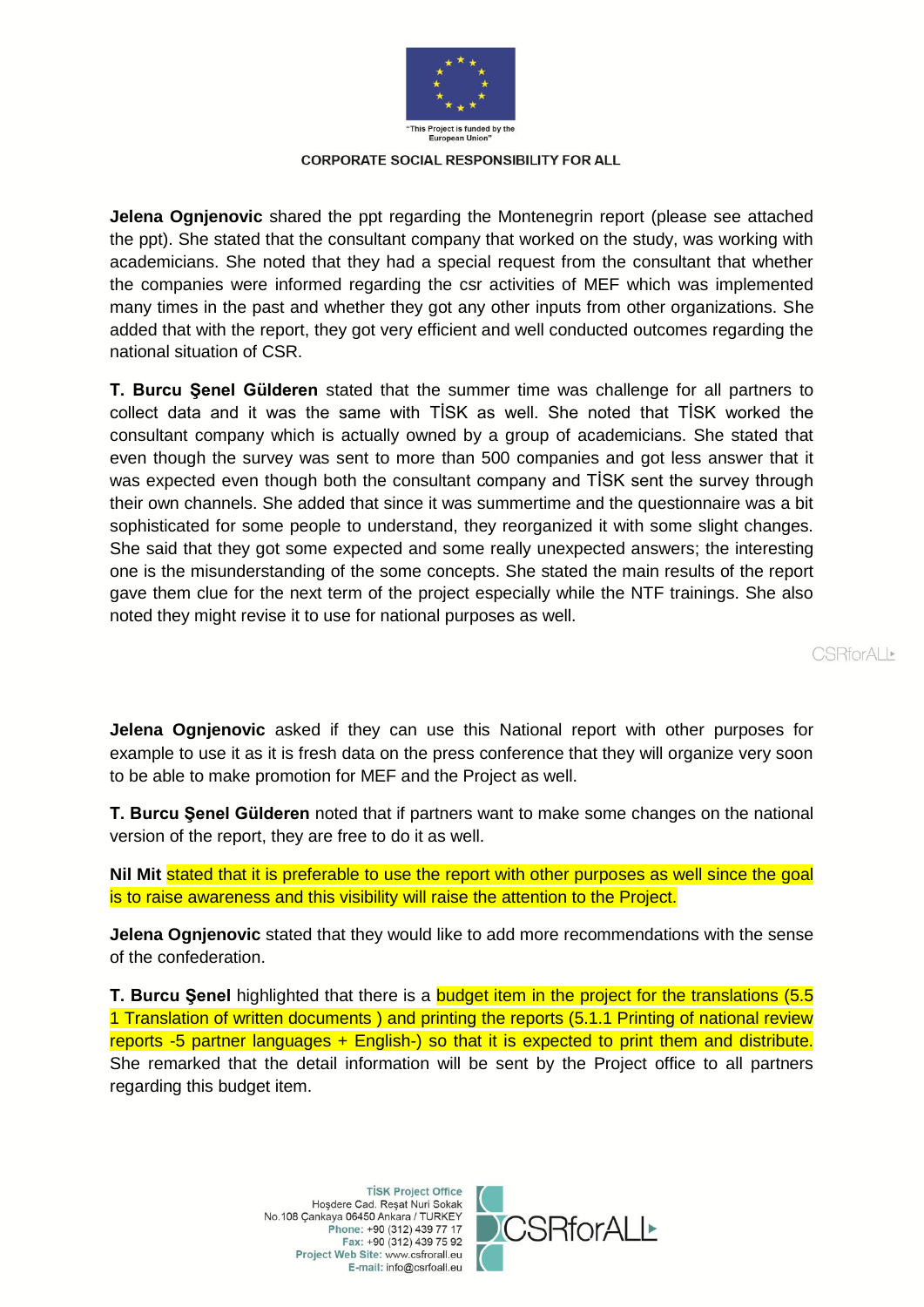

**Mile Boskov** asked how much do they have for the make up on the reports since they would like to revise it.

**Matthias Thorns** indicated that would be very efficient if they can finalize it until 23<sup>rd</sup> of September latest as he needs to finalize the evaluation document until the Round Table Discussion as well.

**Nil Mit** noted that the all reports gave very important outcomes for the implementation of the Project activities. She asked Matthias Thorns if he is satisfied with the report.

**Matthias Thorns** expressed that he was very impressed by the country reports since all of them presents different instruments and results regarding the CSR in the respective country. He presented the very draft version of the evaluation document and remarked that it requires attention not to be a benchmarking report since countries and their situation on CSR might be different based on their differences on economy, population, environment, size etc. He highlighted that they need to avoid benchmarking and expressed that this report is more about bringing data together. He also underlined that the preparation of the document requires attention since the company size differs country to country such as in Romania, SMEs are more than large companies in contrast to Turkey and others. He said that there are also other points which requires attention to be interpret different results of the report for example in Turkey, there are also CSR departments established, but in many other $\text{CSRfordI}$ countries, there is no such a department since the size of the companies differs. He also highlighted that the awareness of CSR is pretty high in the partner countries.

**Biserka Sladovic** expressed that this might be a little bit unrealistic since the surveys were sent to those people in the companies who already know what CSR is all about but it doesn't mean that those companies are active CSR implementers and aware of what CSR actually is.

**T. Burcu Şenel Gülderen** explained the issues regarding Turkey by indicating that CSR activities are mostly conducted by Corporate Communication departments and just selected companies have their CSR departments. She mentioned that they would like use this opportunity to promote companies for having CSR teams which will gather employees from each department.

**Mile Boskov** highlighted that even though there is a result in the surveys that the CSR awareness is high, that doesn't mean that all those companies who responded the survey or the other companies exactly know how CSR should be implemented; therefore, in the evaluation document it must be stressed that employer organizations should lead companies for their well-established CSR activities, provide consultancy services and build capacity.

**T. Burcu Şenel Gülderen** underlined that if there is a result on the surveys and on the evaluation documents that doesn't sound realistic, an explanation can be added to the report

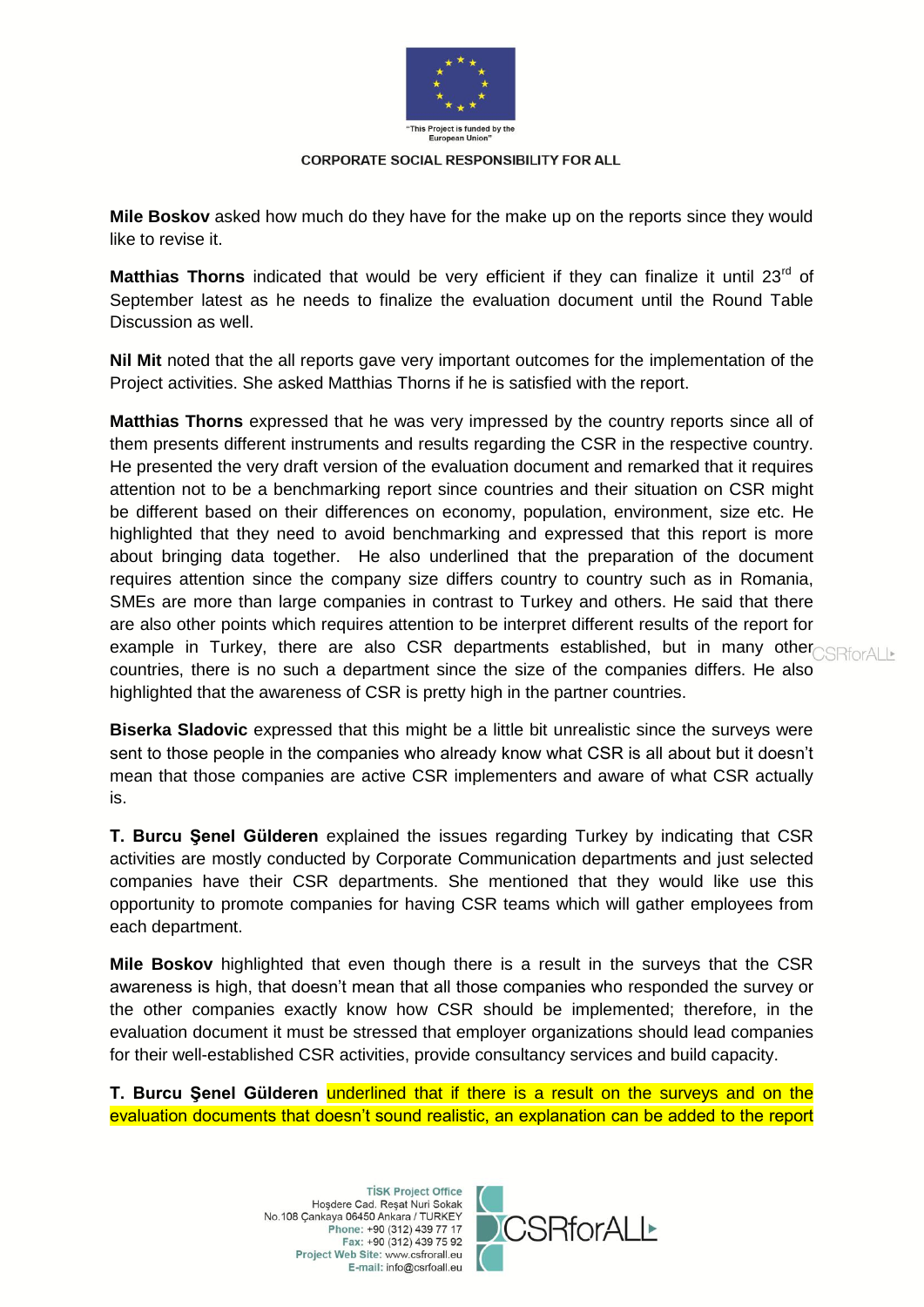

saying that there might a misunderstanding regarding the concepts. She added that they did so by adding a comment on the report for the surprising rate for the knowledge regarding Human Guiding Principles for Human Rights and Business which is quite new initiative hence it is pretty difficult to be known by majority; but it might be mixed with Universal Principles for Human Rights. She highlighted that this kind of comment or explanation on the surprising survey results may lead evaluation document more efficient.

**Nil Mit** asked partners how they foreseen the outline of the Capacity Building and Support Package which will also include trainings since the evaluation document and Round Table Discussion will lead the preparation of it.

**Matthias Thorns** highlighted that over the surveys, it can be easily seen that struggle for the companies for CSR activities is that the lack of time, sources, government support etc. He indicated that the Project cannot do anything regarding this approach; but what It can do is adding extra sources to the Support Package since many companies face to challenge of the lack of perception for the question: 'how a CSR policy look like'. He added that there is also need to give guidance on different instruments. He suggested to do it by two ways either a handbook as a bible which address everything; or a preparation two pages fact sheets for different instruments as well as general topics such as introduction to CSR concept, anticorruption, risk management; since many companies are not willing to read hundreds of pages hence it would be way easier for them to find exactly what they are looking for. HeCSRforALL also suggested another way by finding what is already in the market- since there is already too much guidance around such as UN, OECD, IOE etc- and combine all the related guidelines for those who are looking for a specific subject, with a system which can be implement by the internet. He also addressed that, recommendations might be added to this package but it requires extra attention since they must be in line with the approach of all partners.

**T. Burcu Şenel Gülderen** noted that it would be their preference to shape the recommendations as showing CSR activities as voluntary and keep this approach as liberal as possible so that companies shouldn't feel under pressure to implement CSR activities. She added that, companies must be informed that employer organizations are the right address which they can go for guidance.

**Biserka Sladovic** suggested using the survey and its results to promote CSR for those companies who are not yet involved or doing a little for CSR. She also added that they would like to keep it liberal as well but also CSR must be highlighted regarding its advantages for companies.

**T.Burcu Şenel Gülderen** explained the steps for the Project as saying that we have round table discussion ahead where we are going to discuss the evaluation report and then Awareness Raising and Capacity Building Support Package which will be the first step for the capacity building within our organizations since this package will consider the National Task

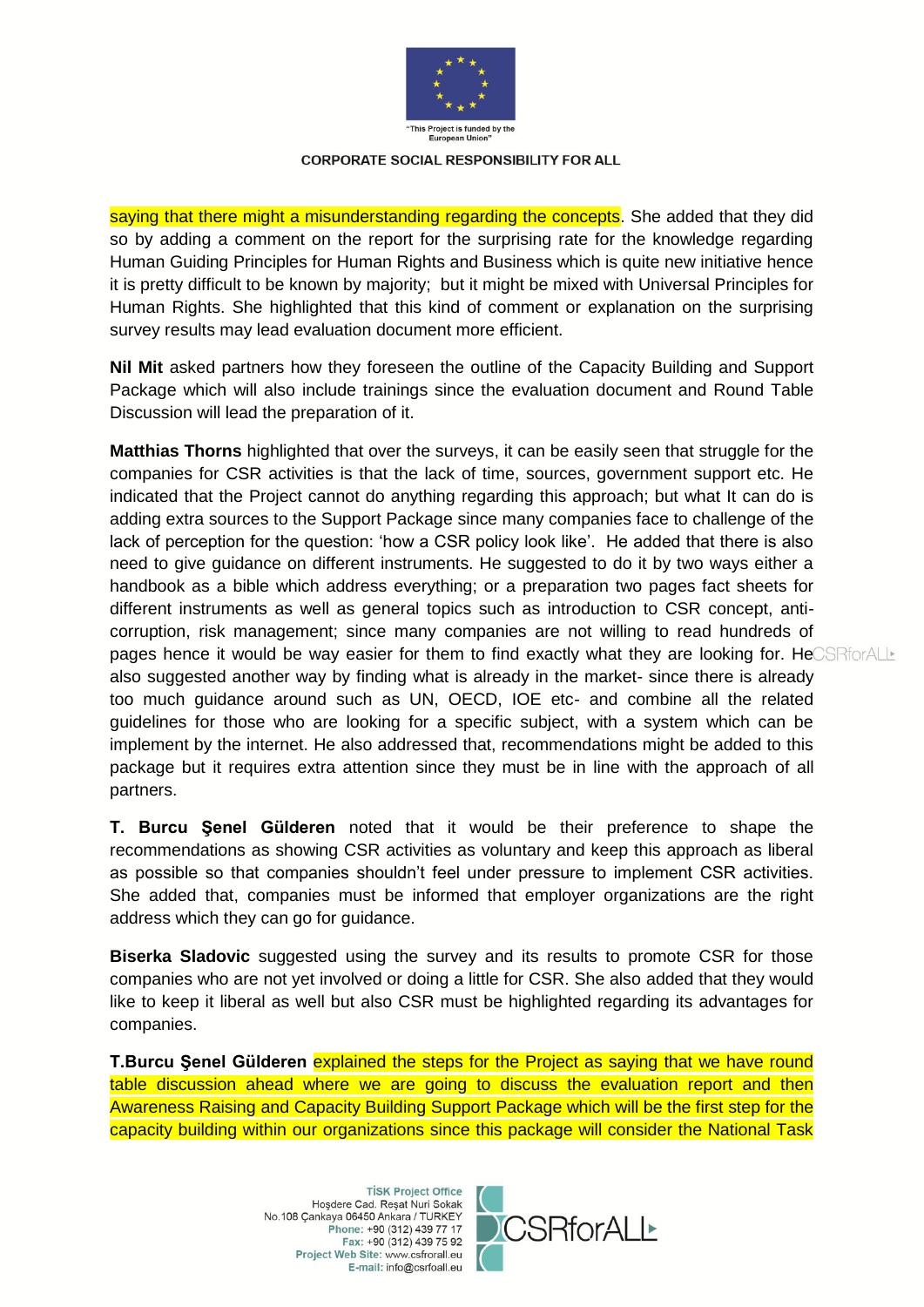

Forces that we will have within our organizations. She highlighted that it is not especially for companies it is actually for NTFs and then the formators which will be trained by NTFs. She added that there will be EO Handbook which will be prepared through the end of the Project and address the needs of the companies for the employer organizations.

**Biserka Sladovic** mentioned that it is still would be very efficient to promote CSR as a very advantageous activity for the companies since it mostly won't require additional employees. She added that it would be quite effective to suggest companies to stick with general CSR principles and in the end they will realize its benefits.

**T.Burcu Şenel Gülderen** stated that she doesn't princely agree to support it that strong since it may not create advantage as well or it may start as creating advantage and then may turn to a disadvantage. She added that it is an increasing trend at the moment but this trend may go down in the near future as it can be seen from many other initiatives based on the implementers' approach, economic conditions and so on.

**Matthias Thorns** noted that it would be better to develop a bridge between those approaches by saying the advantageous aspects of CSR engagements as economic goalssupply chain management, investments, customer attraction etc- and still by leaving it to the decision of companies as it must be voluntary.

**T.Burcu Şenel Gülderen** suggested that it would be more efficient to suggest companies to CSRforALL apply CSR activities by listing the possible advantages but also make them aware of risks as well to be able make them prepared.

**Nil Mit** asked partners what their proposals are for the content of the training package as common and country specific?

**Matthias Thorns** suggested most of the companies don't know how a well-established CSR policy look like that's why it is very important to include the best practices into the trainings as well. He also added that it is better to prepare fact sheet regarding the different instruments on the market for general topics such as what is CSR, what is Human Rights Guiding Principles etc as one or two pages for easy readable purpose. He noted that a data collection by listing all the guidance which are already on the market for specific topics by an internet link where companies can download.

**T.Burcu Şenel Gülderen** highlighted that NTF need to have more in depth trainings starting from the very beginning of the CSR concept since there might be other people as well who haven't heard anything about CSR before in the trainings. She noted that two pages fact sheets are good idea to give brief information but NTFs need to have detailed information as well. She also suggested having a look at ILO training modules as an example by drafting the training package.

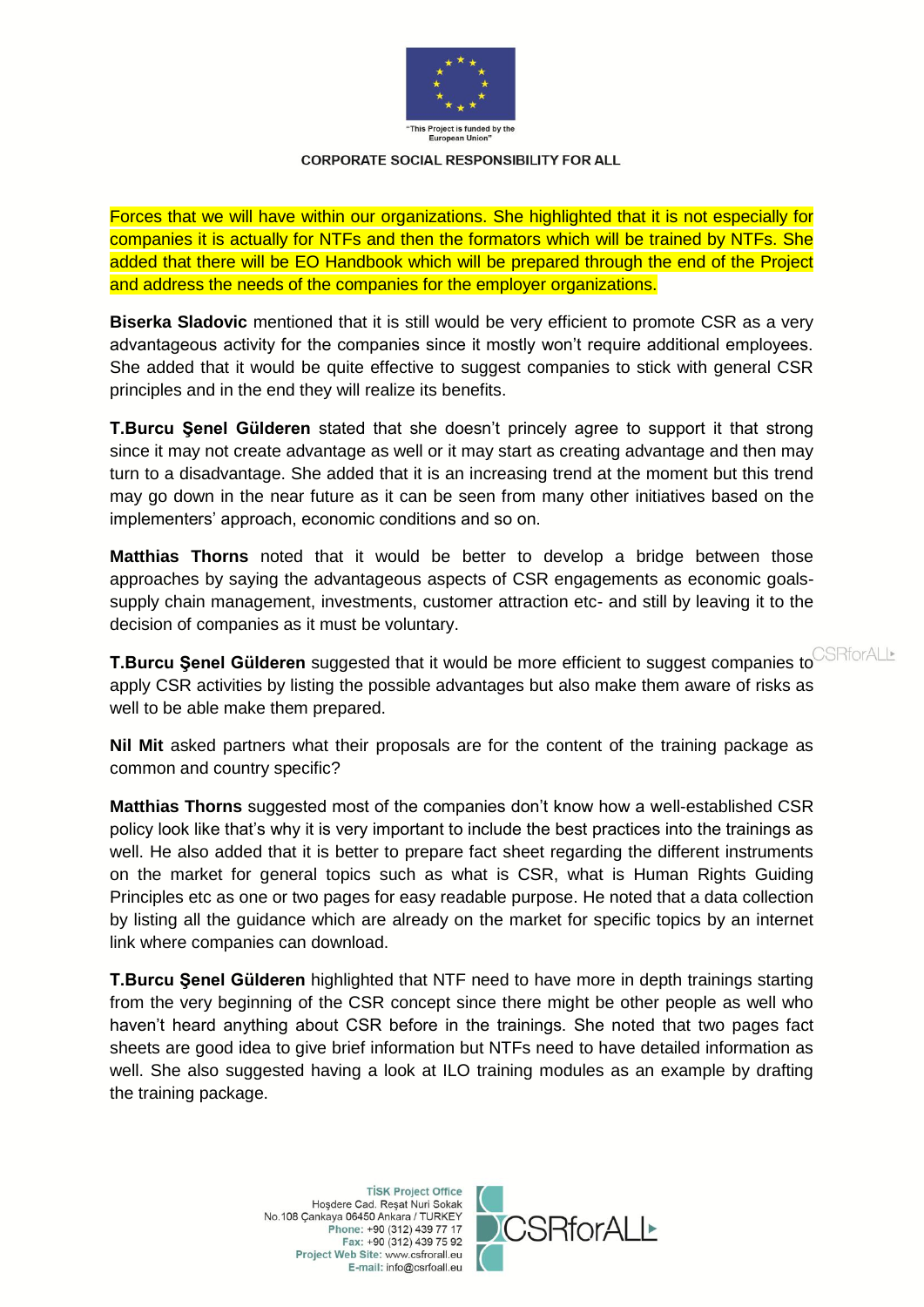

**Matthias Thorns** noted that there must be different speakers to be invited as trainers to be able to keep the NTFs' interest alive since the training will last for five days and it would be difficult for them if only person train.

Nil Mit noted that in the budget, two IOE experts can be covered as trainers but if support needed, that can be arranged.

**Matthias Thorns** suggested inviting people who are experts on specific topics to be able to get the congregate information and ensure efficiency over the trainings.

**T.Burcu Şenel Gülderen** noted that as a result of this Project, it is expected that employer organizations will engage with international networks hence those experts as key people on their organizations will bring many opportunities on the desk for the expected results of the Project.

**Matthias Thorns** stated that experts from ILO and OECD do not require travel costs so that they won't create problems for the budget but for other people it would be more efficient to find source.

**T.Burcu Şenel Gülderen** suggested using the money left from the NRS for this purpose by creating new budget line but she added that this amount may be left to partners for their own CSRforALI\* usage for the other activities related with the Project.

**Irmak Inan** noted that there is 12.500 Euros left from national review studies hence this amount may be used for this purpose if all partners would agree.

**Nil Mit** added that partners are free to use that money for their own purposes regarding the Project activities but that would be more efficient to use it for this kind of purposes since it will create advantage for all partners.

**T.Burcu Şenel Gülderen** noted that this situation regarding the cost needed for this proposal, partners will be informed after it is discussed with TİSK authorities and the budget will be examined according to those needs and she indicated that the proposal and the budget item which can be used, will be presented to partners for their approval as everything is transparent since the beginning of the Project.

**Matthias Thorns** asked if the training package must be ready till the Round Table Discussion or it will be shaped over there with the contribution of the participants.

**Nil Mit** highlighted that in the round table, the priority is the evaluation document and the outline of the support package which will be actually shaped with new ideas from other participants in the discussion. She indicated that, after this process, Matthias will focus on the training package.

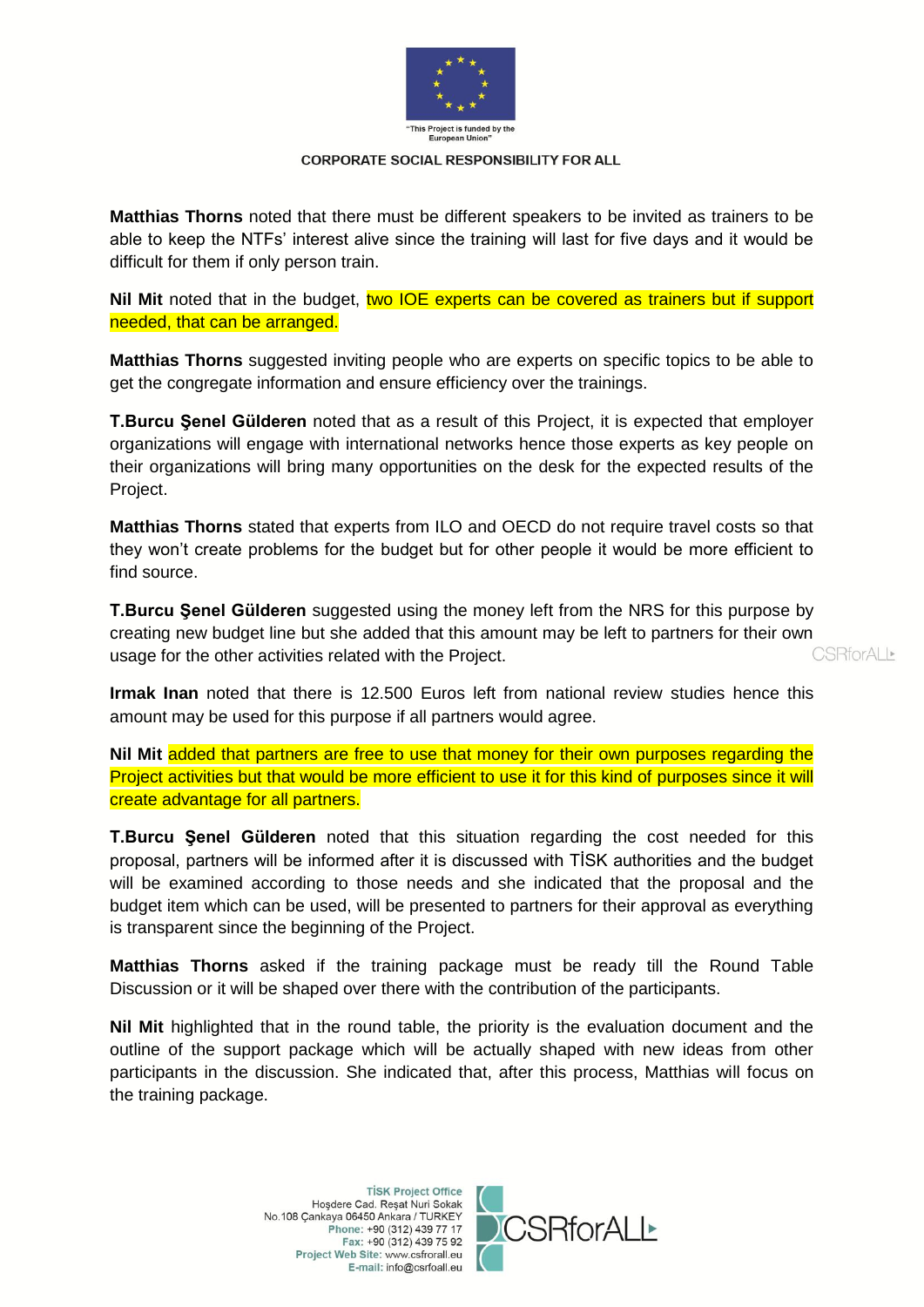

**T.Burcu Şenel Gülderen** noted that Matthias has only one month for the designing of the package.

Matthias Thorns noted that he will send the evaluation document to partners on 30<sup>th</sup> of September for their comments; partners will inform him till 3<sup>rd</sup> of October and he will finalize it and send it to all partners on 7<sup>th</sup> of October.

**T.Burcu Şenel Gülderen** highlighted that the Evaluation document will be only downloaded to the website so no need to print or translate since it is prepared as internal reasons.

**Nil Mit** noted that some of the participants can only come for the second day of the round table discussion so she would like to send the evaluation document to them before the discussion.

**T.Burcu Şenel Gülderen** stated that there is also need for some questions to be prepared for the moderator to lead him for the discussion among representatives of enterprises. She also asked partners to prepare some questions and shared with Project office.

**Nil Mit** highlighted that partners need to prepare a presentation for national review studies to be presented in the Round Table Discussion and she noted that Project Office will prepare an experient of template for that and share with partners to ensure that all presentations are on the same line.

**Irmak İnan** noted that since there are limited PSC meetings left, it might be good idea to keep the official ones for the next year and have an informal meeting right after the Round Table Discussion in İstanbul as partners will be together already.

**Partners** approved this suggestion and it is decided to have unofficial PSC meeting after the Round Table Discussion in Istanbul.

**Nil Mit** noted that the external audit will be done with the company which is mentioned on the contract before as it is obligatory to have in the end of first year of the Project.

**T.Burcu Şenel Gülderen** noted that after the external audit, the progress report will be submitted to the Commission and the Commission will take it as the proof of the transparent spending and if they approve, the other installment will be done since the Project has already spent the first installment.

**Matthias Thorns** stated that the date for the NTF training must be fixed in order to invite resource people and let them organize their agenda according to this date. He suggested having the NTF trainings on the last week of January 2013 instead of the first week due do holiday season.